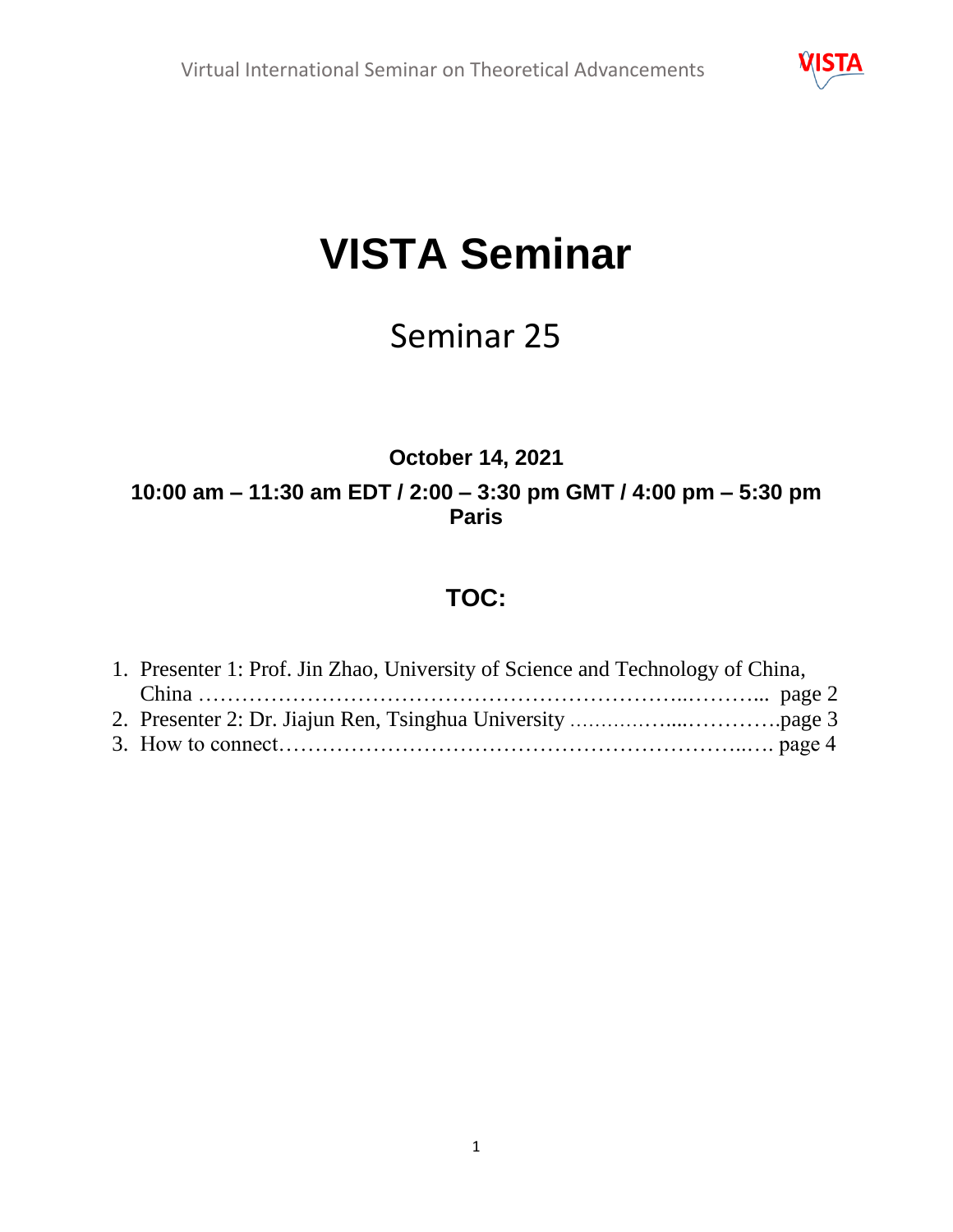

#### **Real-time** *GW***-BSE Investigations on Spin-Valley Exciton Dynamics in Monolayer Transition Metal Dichalcogenide**

Xiang Jiang,<sup>1</sup> Qijing Zheng,<sup>1</sup> Zhenggang Lan,<sup>2,3</sup> Wissam A. Saidi,<sup>4</sup> Xinguo Ren,<sup>5</sup> Jin Zhao<sup>1,6,7</sup>\*

*1 ICQD/Hefei National Laboratory for Physical Sciences at Microscale, and CAS Key Laboratory of Strongly-Coupled Quantum Matter Physics, and Department of Physics, University of Science and Technology of China, Hefei, Anhui 230026, China*

*2 SCNU Environmental Research Institute, Guangdong Provincial Key Laboratory of Chemical Pollution and Environmental Safety & MOE Key Laboratory of Theoretical Chemistry of Environment, South China Normal University, Guangzhou 510006, China*

*<sup>3</sup>School of Environment, South China Normal University, University Town, Guangzhou 510006, China <sup>4</sup>Department of Mechanical Engineering and Materials Science, University of Pittsburgh, Pittsburgh, Pennsylvania 15261, USA*

 *Institute of Physics, Chinese Academy of Sciences, Beijing 100190, China Department of Physics and Astronomy, University of Pittsburgh, Pittsburgh, Pennsylvania 15260, USA Synergetic Innovation Center of Quantum Information & Quantum Physics, University of Science and Technology of China, Hefei, Anhui 230026, China*



The valley exciton dynamics in two-dimensional transition metal dichalcogenides (TMDs) is crucial for the spin-valleytronics. However, a real-time *ab initio* method for the spin-resolved exciton dynamics is still missing. Here we develop an *ab initio* nonadiabatic molecular dynamics (NAMD) method based on *GW* plus real-time Bethe-Salpeter equation (*GW*+rtBSE-NAMD) for the spin-resolved exciton dynamics. From investigations on  $MoS<sub>2</sub>$ , we provide a comprehensive picture of spin-valley exciton dynamics where the electron-phonon (*e-ph*) scattering, spin-orbit interaction (SOI) and electron-hole (*e-h*) interactions come into play collectively. Especially, we provide a direct evidence that *e-h* exchange interaction plays a dominant role in the fast valley depolarization within few picoseconds in excellent agreement with experiments. Moreover, there are bright-to-dark exciton transitions induced by *e-ph* scattering and SOI. Our study proves that *eh* many-body effects are essential to understand the spin-valley exciton dynamics in TMDs and the newly developed *GW*+rtBSE-NAMD method provides a powerful tool for exciton dynamics in extended systems with time, space, momentum, energy and spin resolution.

#### **Reference:**

X. Jiang, Q. Zheng, Z. Lan, W. A. Saidi, X. Ren and J. Zhao\* *Sci. Adv.*, **7**, eabf3759, (2021)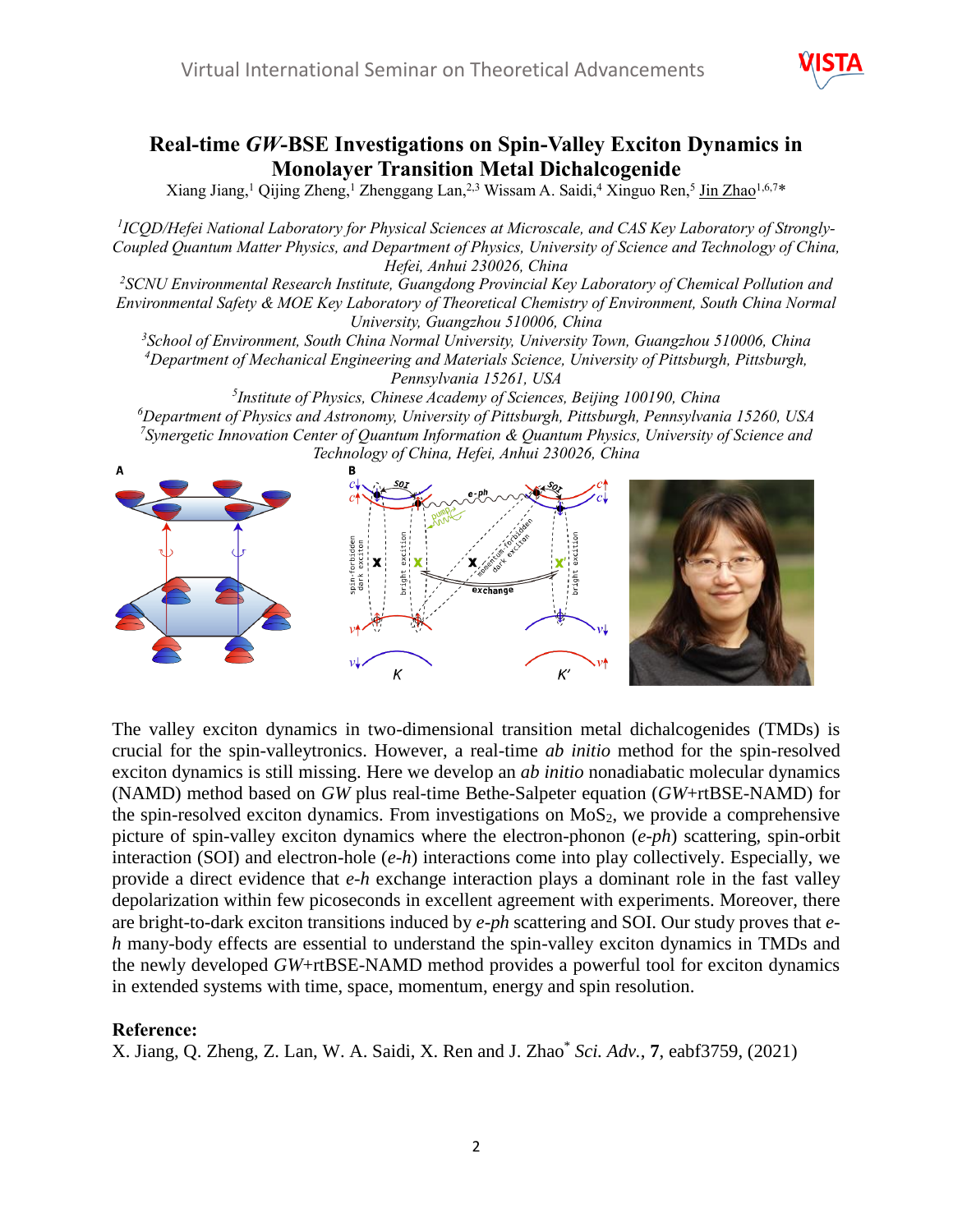

#### **Time-dependent density matrix renormalization group for electron-vibration coupled problems**

Jiajun Ren<sup>1</sup>, Weitang Li<sup>1</sup>, Tong Jiang<sup>1</sup>, Yuanheng Wang<sup>1</sup>, Zhigang Shuai<sup>1</sup>

*<sup>1</sup>MOE Key Laboratory of Organic OptoElectronics and Molecular Engineering, Department of Chemistry, Tsinghua University, Beijing 100084, People's Republic of China* E-mail: [jiajunren0522@gmail.com](mailto:jiajunren0522@gmail.com)



The wavefunction theory of quantum dynamics meets difficulties called exponential wall, *i.e.* the dimension of Hilbert space increases exponentially with the system size. Recently, the timedependent density matrix renormalization group (TD-DMRG) theory emerges as a numerically exact full-quantum wavepacket method with only polynomial computational complexity, which provides an opportunity to address this long-standing difficulty. In this talk, I will introduce our recent development of TD-DMRG in the modern framework of matrix product states/operators (MPS/MPO), which is able to simulate quantum dynamics of electron-vibration coupled problems at both zero and finite temperatures.<sup>1,2,3</sup> For harmonic bath and linear electron-vibration coupling, we performed detailed benchmarking of TD-DMRG for spin-boson model covering delocalization and localization regimes, and for multi-mode Holstein model with more realistic molecular parameters to describe spectroscopy and exciton transfer of molecular aggregates.<sup>1,3</sup> Beyond that, we applied TD-DMRG to calculate the molecular nonradiative decay rate with anharmonic potential energy surface and found that the anharmonicity opens up the ability of C-H vibrations of molecule azulene to receive electronic energy, which enhances the transition rate significantly.<sup>4,5</sup> Finally, I will briefly introduce the open-source TD-DMRG package *RENORMALIZER*<sup>6</sup> developed by us and the underlying CPU-GPU heterogeneous algorithm that can improve the computational efficiency of TD-DMRG dozens of times.<sup>3</sup>

#### **References:**

- [1] Ren, J.; Shuai, Z.\* ; Kin-Lic Chan, G.\* *J. Chem. Theory Comput.* 2018, 14, 5027.
- [2] Ren, J.\* ; Li, W.; Jiang, T.; Shuai, Z. *J. Chem. Phys.* 2020, 153, 084118.
- [3] Li, W.; Ren, J.\* ; Shuai, Z. *J. Chem. Phys.* 2020, 152, 024127. (JCP Editors' Choice 2019)
- [4] Wang, Y.; Ren, J.\* ; Shuai, Z.\* *J. Chem. Phys.* 2021, 154, 214109.
- [5] Ren, J.; Wang, Y.; Li, W.; Jiang, T.; Shuai, Z.\* doi:10.33774/chemrxiv-2021-tnngb.
- [6] https://github.com/shuaigroup/Renormalizer